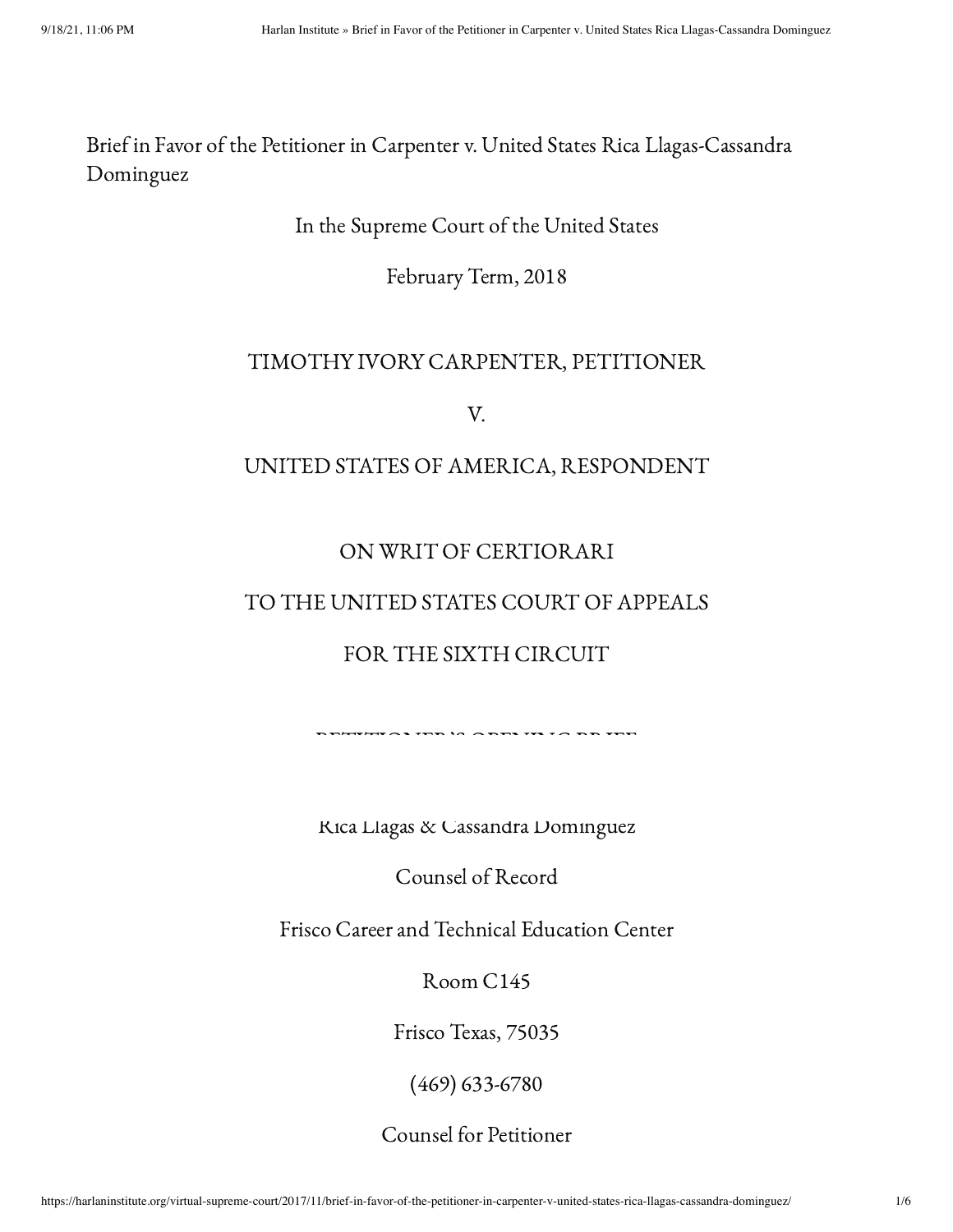### Oral argument:

# QUESTION PRESENTED

# DOES THE WARRANTLESS SEARCH AND SEIZURE OF CELL PHONE RECORDS INCLUDING LOCATION DATA OVER THE COURSE OF 127 DAYS VIOLATE THE FOURTH AMENDMENT?

# Table of Contents

# Table of Cited Authorities

#### Cases

## United States v. Jones,

565 U.S. 400 (2012)………………………………………………………………………………………….. 5

## Katz v. United States,

389 U.S. 347 (1967)……………………………………………………………………………………………….. 6

# Boyd v. United States,

116 U.S. 616, 625 (2013)………………………………………………………………………………………….6

Richard M. Thompson II, The Fourth Amendment Third-Party Doctrine, Congressional Research Service Report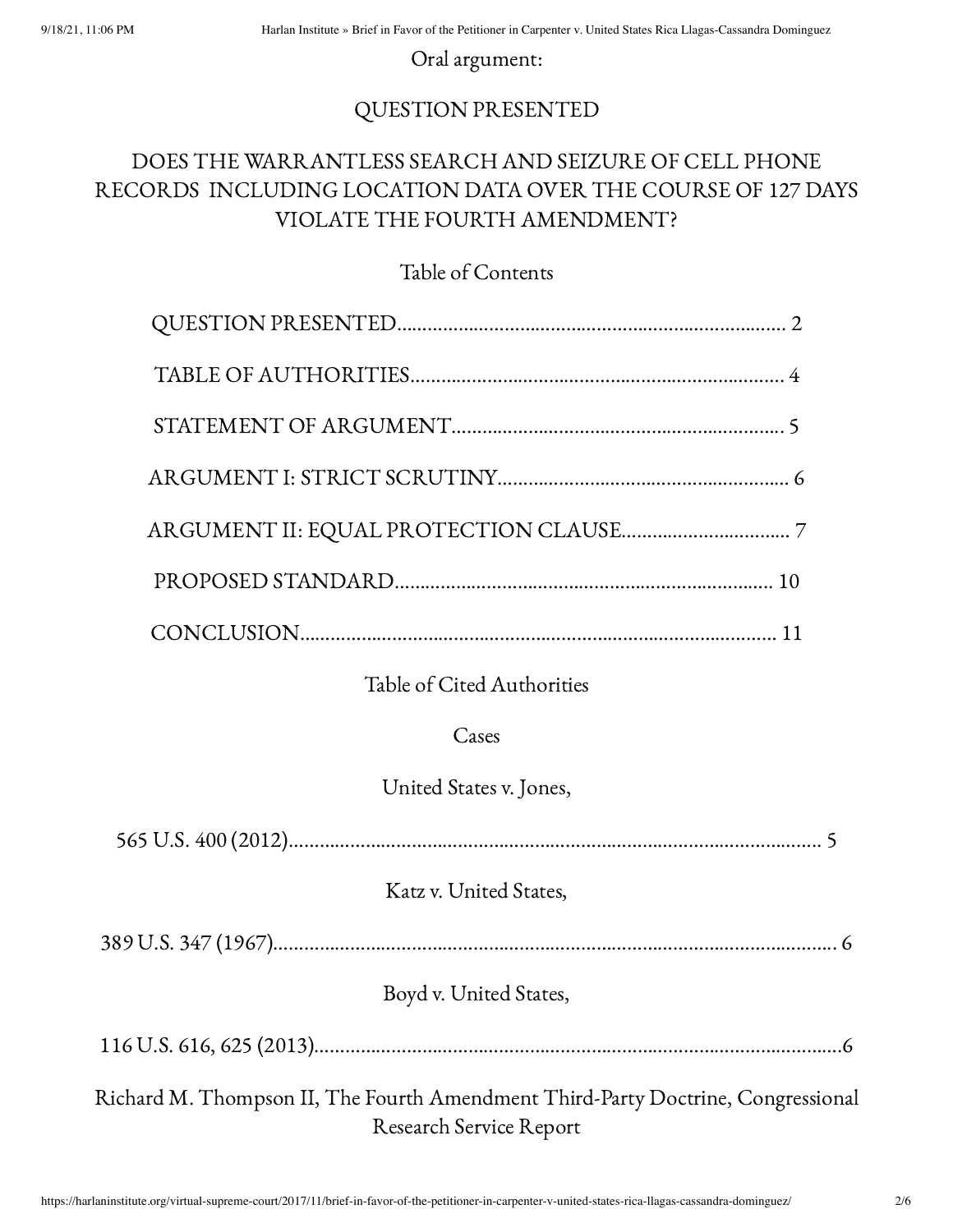9/18/21, 11:06 PM Harlan Institute » Brief in Favor of the Petitioner in Carpenter v. United States Rica Llagas-Cassandra Dominguez

### U.S. ### (2005)……………………………………………………………………………………………….. 8, 9

## Other Authorities:

#

James Madison, "Bill of Rights as

Proposed"…………………………………………………………………………#

Massachusetts Declaration of Rights ……………………………………………………….. 2, 5, 7, 8, 11

To the Farmers and Planters of Maryland, Md. J., Apr. 1,

1788……………………………………………………………………………………………….…………… 6

# Statement of Argument

The Fourth Amendment of the United States Constitution grants people the right to be secure in their persons and effects. The Fourth Amendment protects people from unreasonable searches and seizure and creates a reasonable expectation of privacy. The precedent for reasonable expectation of privacy set by United States v. Jones 565 U.S. 400 allows people to expect privacy despite the personal information they may disclose to third party sources on the grounds that, in an increasingly digital age, it is a breach of privacy if the government was able to intercept and intervene with information and communication people release in order to perform everyday tasks. The warrantless search and seizure of cell phone records including location data violate the Fourth Amendment under this

precedence.

# Argument

1. (The Plaintiff's Fourth Amendment Right Was Violated)

There was a seizure of the Plaintiff's personal information not authorized by a warrant. The Plaintiff's records were obtained first through a third party. The FBI then accessed his records in a similarly roundabout way by asking for permission to access "transactional records" on the grounds that "specific and articulable facts show[ ] that there are reasonable grounds to believe that the contents of a wire or electronic communication, or the records or other information sought, are relevant and material to an ongoing criminal investigation.".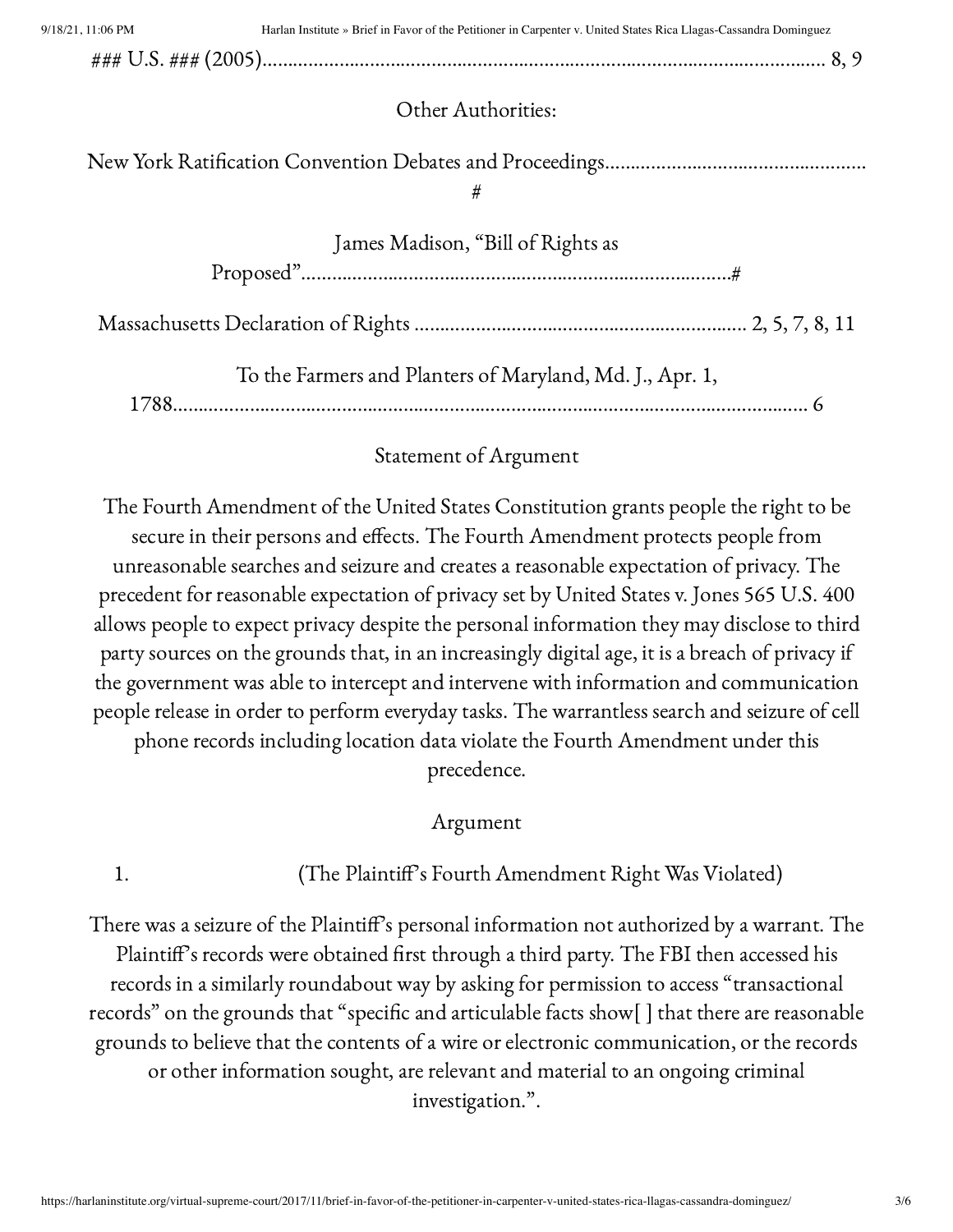A search most certainly occurred when they combed through the aforementioned "transactional records" and deduced that the Plaintiff was within two miles of the armed robbery. The only way they managed to obtain this information was by means of going through his phone records.Given that in this increasingly technological world, personal information put out online is considered property (a precedent set by United States v. Jones) it is reasonable to conclude that there was a search and seizure of Mr. Jones' effects.

A seizure is the removal of articles of evidence by law enforcement officers. Such articles that may be seized are informative documents, material evidence,narcotics, as well as firearms/weapons. A search is an examination of a person's premises and property. In which law enforcement may conduct the search on the person's residence,vehicle, or business. During a search and seizure it is often required for the law enforcement to obtain a search warrant. A warrant is not required for an incident in which there is a lawful arrest, the seizure of items in plain view, in a vehicle(with the exception of the trunk), searches on the border, or in open fields. Officers must present their account in order to claim probable cause. As well as all locations to be searched and items to be seized. All of this is presented to a judge or magistrate in an affidavit to be approved or dismissed. The officer is only required to search the premises and seize the items as explicitly stated in the warrant. This is with the exception of any illegal evidence/activity in plain sight. Judges/Magistrates are permitted to approve various types of searches. In the case of Carpenter V. US the judges granted the government's application pursuant to the Stored Communications Act. The act specifies that the government may require the disclosure of certain telecommunications records when "specific and articulable facts show that there are reasonable grounds to believe that the contents of a wire or electronic communication, or the records or other information sought, are relevant and material to an ongoing criminal investigation.". The government did not request a formal search warrant in this case specifically. The fourth amendment explicitly states "The right of people to secure their property and effects in the event of an unreasonable search and seizure, the need for probable cause to obtain a warrant, and how the warrant is to be used.".

1. The Fourth Amendment Requires A Reasonable Expectation Of Privacy

During trial the government presented business records of the defendant's' mobile devices showing that the men used their devices in close proximity to the location of the robberies.

The defendants argue that the government's collection of those records constituted a warrantless search in violation of the Fourth Amendment. A reasonable expectation of privacy is applicable in cases of their bodies, personal property, homes, business offices, as well as in automobiles. There is no reasonable expectation of privacy in things like bank records, vehicle location/paint, garbage left at the roadside, handwriting, the scent of/in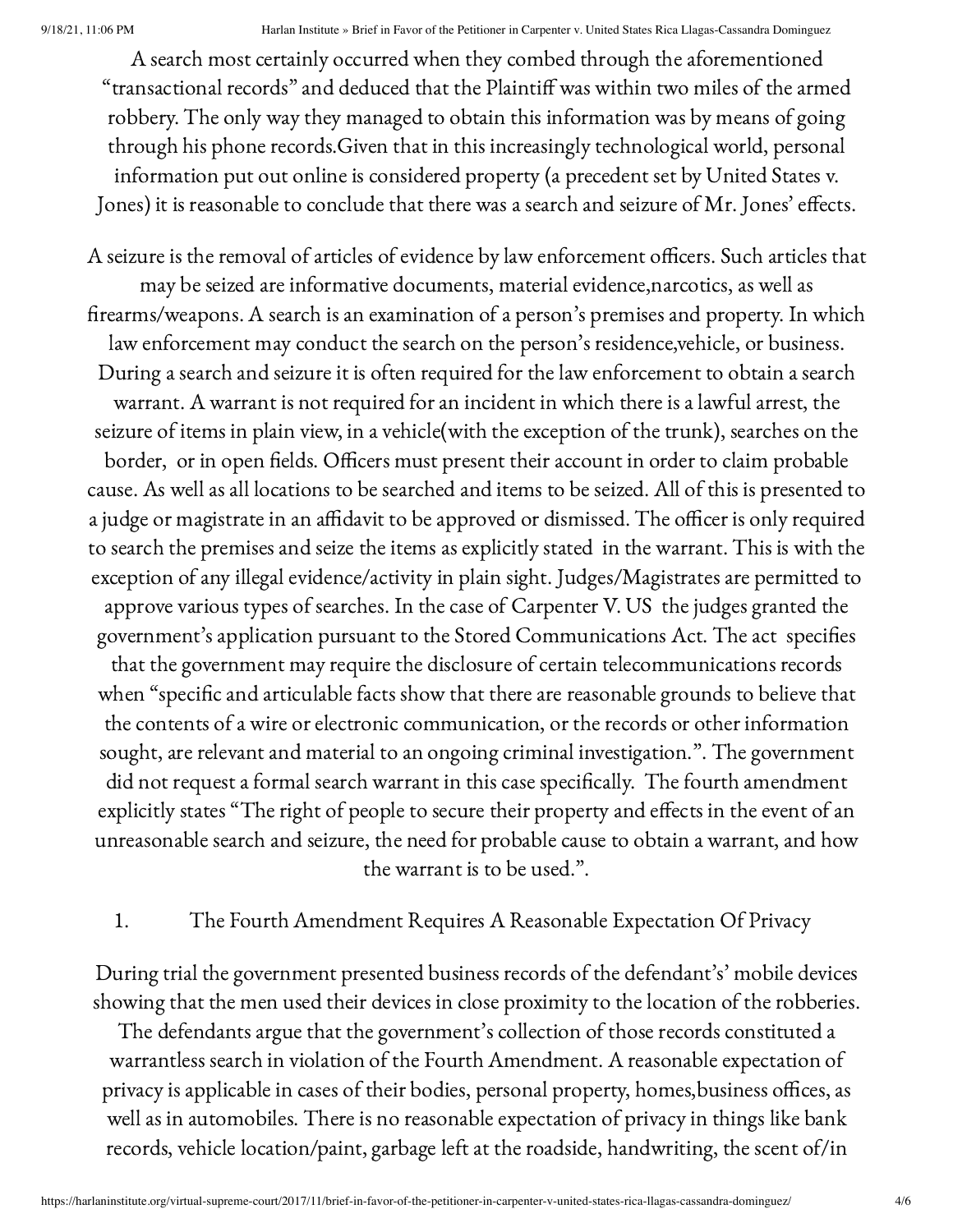luggage, land visible in a public place, and other places and things visible in plain or open view.

United States v. Jones was a landmark case that set the precedent for having a reasonable expectation of privacy. This precedent prohibits the abuse of fourth amendment exceptions by federal officials. Additionally the case enhances the protections provided by fourth amendment rights granted by the bill of rights. In Katz v. United States the court determines the limitations to reasonable expectations of privacy in public places. Boyd v. United States withheld that the fourth amendment protects against a person's private property and possessions, not a mere protection against search and seizure of homes.

The content of a communication is found in verbal or written communication explicitly.

The unwarranted collection of location data on the part of the officers violates Mr.Carter's 4th amendment right in that the amendment explicitly requires a reasonable expectation of privacy. The defendant did not consent to a search of his private property or effects which includes phone records. Initially the FBI gained access to the defendant's' phone records through a third party as well as neglected to obtain a formal warrant. Having seized the cell phone numbers the FBI searched through his phone's records to identify other numbers that were contacted during the time of the robberies. Under the reasonable expectation of privacy the location data of the defendant was not found in plain sight and furthermore did not contain any relevant information to the criminal investigation. Probable cause cannot be conceived through the number or location of an individual.

# Proposed standard

The 4th amendment was violated because the client's records were obtained in a manner that did not involve their awareness. The precedent set by United States v. Jones 565 U.S. 400 along with other supporting documents does not allow for the warrantless search and seizure of Timothy Ivory Carpenter

# Conclusion

The warrantless search and seizure of Timothy Ivory Carpenter's phone records should be deemed unconstitutional due to the obtainment of the records through third-parties. With the Plaintiff having a reasonable expectation of privacy granted to him through precedence, the government's access to his records have violated his rights. The Plaintiff's records count as private property and not only where they obtained through warrantless means, they were accessed without his knowledge and without any real probable cause. In a world where people are getting easier to track and locate, each private citizen deserve to know who is